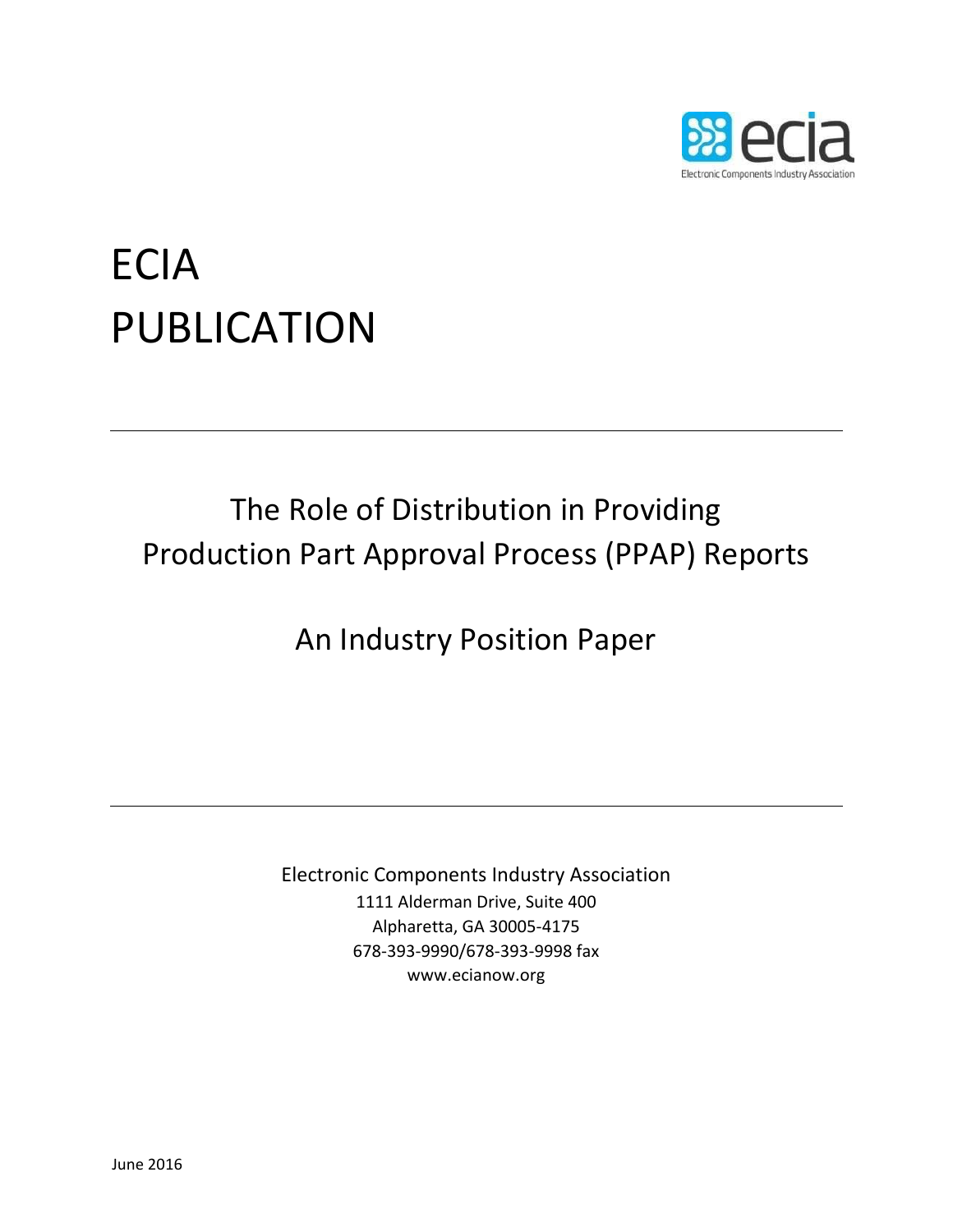

### INTRODUCTION

A growing number of industries are relying on the Advanced Product Qualification Process (APQP) for design qualification and establishing process capability. The APQP process includes:

- 1. Plan and Define Program
- 2. Product Design and Development Verification
- 3. Process Design and Development Verification
- 4. Product and Process Validation
- 5. Production, Assessment, and Corrective Action

Production Part Approval Process (PPAP) is an output of the Product and Process Validation phase of the APQP.

The APQP is a process that includes 5 phases that are meant to be completed by a manufacturer prior to the start of production. The PPAP process is designed to demonstrate the component manufacturer has design and production processes in place to meet the customer's requirements.

There are 19 elements of the PPAP that are all specific to the component manufacturer's processes and results. Some elements of the PPAP include:

- Fabrication process flow diagram
- Dimensional results
- Records of material/performance tests
- Sample inspection reports
- Qualified laboratory documentation
- Sample production parts
- Special tools

The Authorized Distributor does not generate any of the elements of the PPAP.

### **BACKGROUND**

APQP and PPAP were initially developed by the Automotive Industry in the late 1980's to ensure the product design and development met all requirements. Since then industries such as medical, industrial, and military, defense and aerospace have adopted similar processes that follow the APQP and PPAP methodology.

These industries purchase electronic components through the distribution supply channel and are asking the Authorized Electronic Component Distributor to provide PPAP